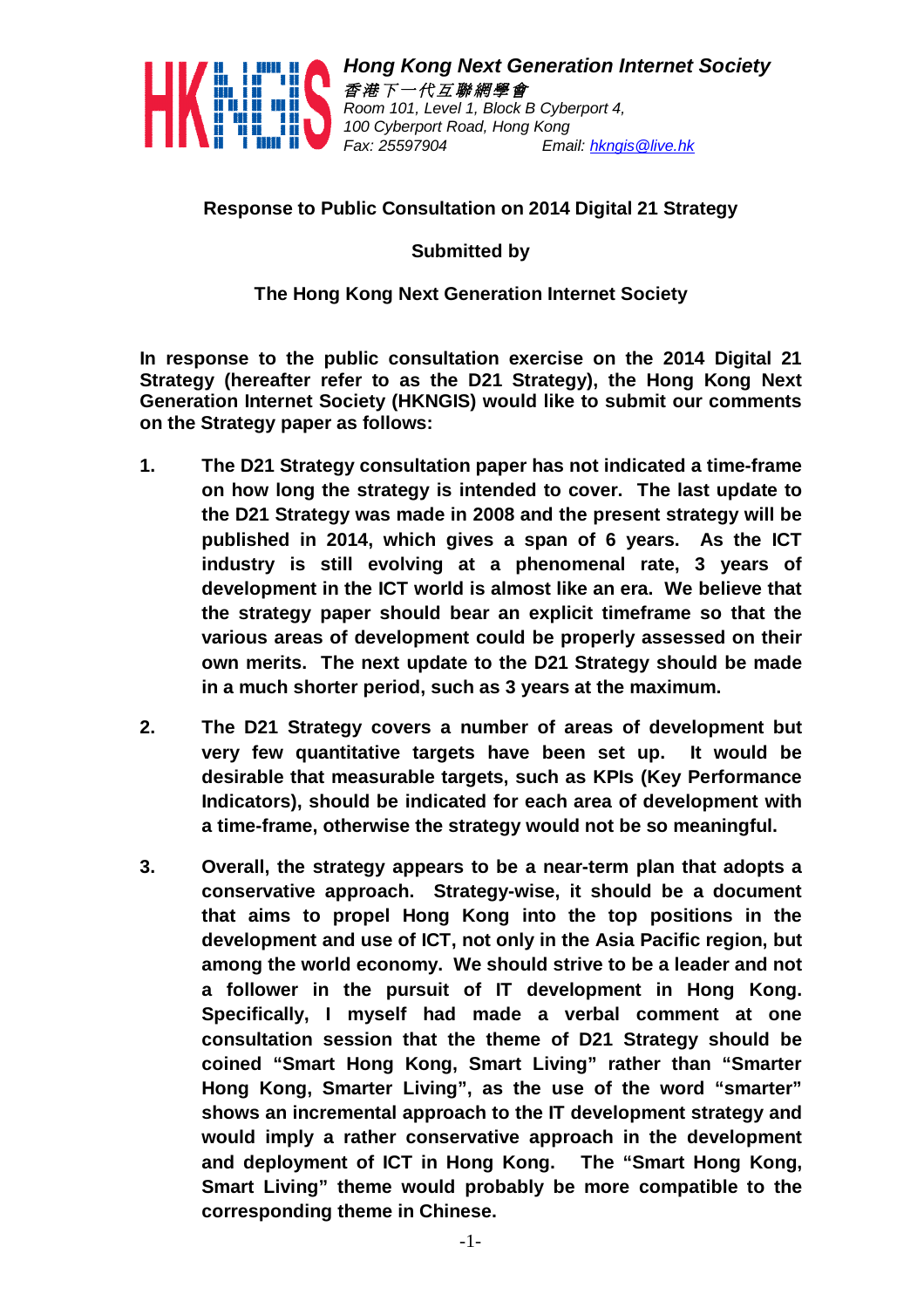

*Hong Kong Next Generation Internet Society 香 港 下 <sup>一</sup> 代 互 聯 網 學 會 Room 101, Level 1, Block B Cyberport 4, 100 Cyberport Road, Hong Kong Fax: 25597904 Email: hkngis@live.hk*

- **4. The D21 Strategy has indentified 4 areas of development, namely Cloud Computing, Big Data Analysis, Internet of Things and Wireless and Multi-platform. We agree that these are important areas of ICT development. We are however of the views that the government should make suitable differentiation between areas where they will embrace for deployment in their e-government development versus emerging areas identified to have great potentials but not yet embraced by the industry and needed support of the government to gain initial momentum. It would be desirable that the government should leave those areas that the commercial sector players are already having a good start and let these developments be driven by market forces of the industry, that would include such areas as Data Centres, Cloud Deployment, Big Data Analysis, Multi-Platform, etc. It would however be necessary for the government only to provide appropriate advice on issues such as security, data privacy, etc, in those areas that are gaining market momentum so that the citizens and the SMEs know the pros and cons when they go for the use of such maturing technologies.**
- **5. HKNGIS is pleased to see that the government has embraced the development of Internet of Things (IOT) as one of the main strategies in the D21 Strategy. This was one of the important areas that HKNGIS has been advocating ever since the inauguration of our Society some 4 years ago. We are however disappointed that the strategy is talking about relatively passive deployment of IOT. Indeed we feel that more incentives should be given by the government to assist those ICT enterprises and organizations who are interested to develop active sensors with programmable capabilities rather than passive RFID tags, sensors and activators. Indeed the potential applications could be much larger in the deployment of active sensors and devices when IOT is being considered. However, this would not come to succeed without good preparation and experience gained over a period of time. The government should be prepared to set up some funding/incentives to help the exploration and development of workable active prototypes in deployment of IOT. There is a potential for much bigger development and we should seize the opportunity to take a lead in such development and deployment. It would also help to grow the ICT industry in Hong Kong.**